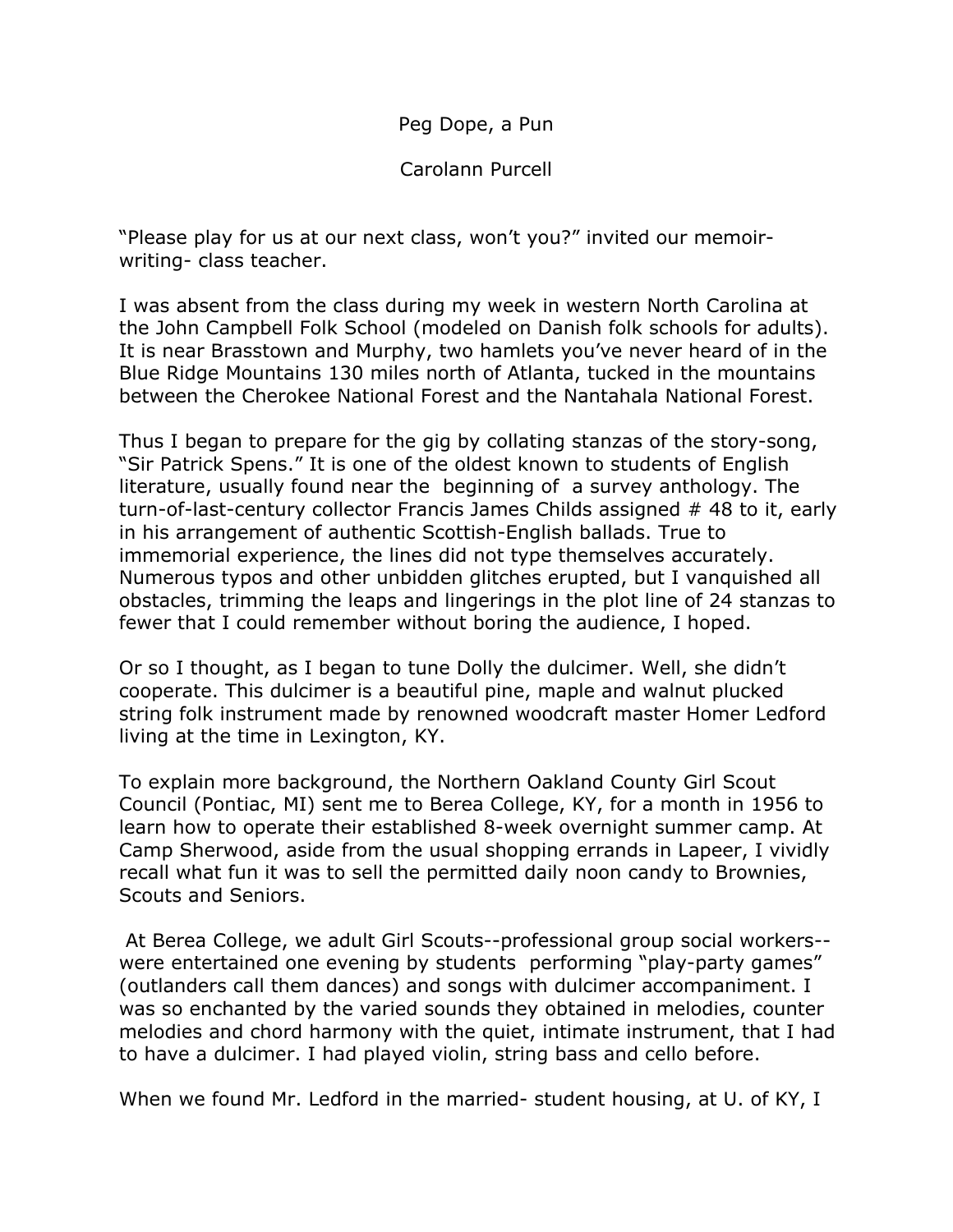noticed clean diapers strung from wall to wall near the ceiling. He said he had several dulcimers near completion and intended to finish a certain one for someone else, but when I offered \$50 cash, he said he'd mail it to me in Michigan next week. And Dolly was mine.

The students told me the dulcimer is easy to learn. Yes, it is. Within 15 minutes or so, most anyone can pick out a tune and a chord or two, then enjoy singing along. Playing it better takes more practice, of course. In the last 50 years, I had neglected Dolly shamefully.

So taking her to North Carolina was a way to atone to venerable Dolly. When she was new, my brother made her a sturdy pine storage-travel box, padding it with foam and velvet. Amusingly now, I recall that the first one was too short, so he made a second, to pass a high school shop course, then recycled the first one as a gun case.

Prudently, I had always kept Dolly on the piano, never in an attic or basement, but her age was showing in dryness of the fine cracks visible on the top surface. According to my friends in the local dulcimer-playing group, that kind of crack cannot be repaired--one just plays the instrument anyway. But the worst damage was on the pegs: they would not hold position. In tuning, each time I tightened the strings by turning the pegs, I gave a slight additional inward push against the graduated holes in the maple peg box. I was told to apply peg dope (a compound of wax and resin, I think) to the pegs--wrong-- it should have been put inside those peg box holes. No, that didn't work. I spent two hours trying to be patient, but two strings broke before I admitted a hopeless situation and made arrangements to borrow a replacement before the next group rehearsal. The advice I got was to hang Dolly on the wall (and never play her). Simple cardboard dulcimer kits are available via Internet for about \$40 now.

Meanwhile, I attended a concert of the Farmington Valley Symphony Orchestra. The program carried a large ad by Randell Reid, a luthier.

Mr. Reid's shop is in his home, a large Connecticut redstone house in Hartford's nicely aging section of comfortable houses near downtown. He seems to have the tools and experience to help Dolly, perhaps with substitute black cello pegs. We were both amused by his meeting the cardboard pretender for the first time, a far cry from the costly violins and cellos the professionals bring to him. His sophisticated reaming tool outclasses the file we know Homer Ledford used, and I think he understands that I do not want to modify this little old lady with inappropriate gewgaws or gadgetry.